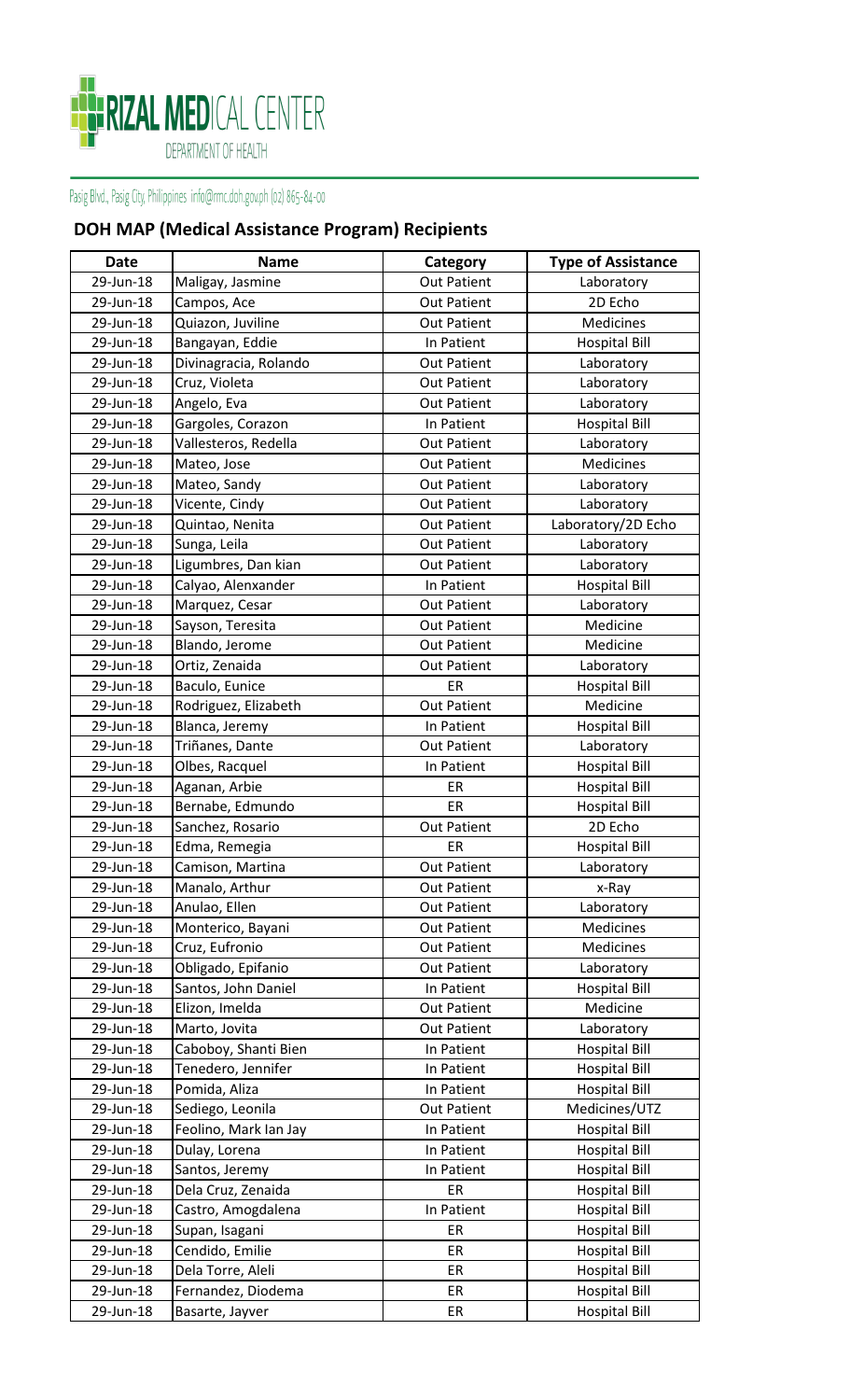

| 29-Jun-18   | Elnar, Danilo           | ER                 | <b>Hospital Bill</b> |
|-------------|-------------------------|--------------------|----------------------|
| 29-Jun-18   | Ingua, Jovenceslao      | ER                 | <b>Hospital Bill</b> |
| 29-Jun-18   | Gabito, Noel            | In Patient         | <b>Hospital Bill</b> |
| 29-Jun-18   | Baclig, Frederick       | ER                 | <b>Hospital Bill</b> |
| 29-Jun-18   | Barcelona, Myra         | ER                 | <b>Hospital Bill</b> |
| 29-Jun-18   | Quimson, Rowena         | ER                 | <b>Hospital Bill</b> |
| 29-Jun-18   | Pagayanan, Celeste      | ER                 | <b>Hospital Bill</b> |
| 29-Jun-18   | Gabriel, Myrasol        | ER                 | <b>Hospital Bill</b> |
| 29-Jun-18   | Fortes, Sarah ILyn      | ER                 | <b>Hospital Bill</b> |
| $3$ -Jul-18 | Bautista, Saddam        | ER                 | <b>Hospital Bill</b> |
| 3-Jul-18    | Soncillan, Guillermo    | <b>Out Patient</b> | Ct-Scan              |
| $3$ -Jul-18 | Macawile, Aries         | <b>Out Patient</b> | Laboratory           |
| $3$ -Jul-18 | Celo, Myra              | <b>Out Patient</b> | Laboratory           |
| $3$ -Jul-18 | Pablo, Elias            | <b>Out Patient</b> | Meds/Lab             |
| $3$ -Jul-18 | Dimasangcay, Bada       | <b>Out Patient</b> | Lab/CT Scan          |
| $3$ -Jul-18 | Del Carmin, Janabelle   | <b>Out Patient</b> | <b>Medicines</b>     |
| $3$ -Jul-18 | Ramon, Analyn           | Out Patient        | Laboratory           |
| $3$ -Jul-18 | Vallespin, Ma Lourdes   | <b>Out Patient</b> | Ct-Scan              |
| $3$ -Jul-18 | Agbay, Ranie            | Out Patient        | Laboratory           |
| 3-Jul-18    | Grumez, Doming          | ER                 | <b>Hospital Bill</b> |
| $3$ -Jul-18 | Chanser, Arbhie         | ER                 | <b>Hospital Bill</b> |
| $3$ -Jul-18 | Santos, Rosario         | In Patient         | <b>Hospital Bill</b> |
| $3$ -Jul-18 | Cantero, Christy        | In Patient         | <b>Hospital Bill</b> |
| $3$ -Jul-18 | Calzado, Zachary Schane | In Patient         | <b>Hospital Bill</b> |
| $3$ -Jul-18 | Calisin, Melchor        | ER                 | <b>Hospital Bill</b> |
| $3$ -Jul-18 | Taculod, Coleen Angela  | In Patient         | <b>Hospital Bill</b> |
| $3$ -Jul-18 | Reyes, April Taira      | In Patient         | <b>Hospital Bill</b> |
| $3$ -Jul-18 | Figueroa, Jhon Cedric   | ER                 | <b>Hospital Bill</b> |
| $3$ -Jul-18 | Tercenio, Jhe She May   | ER                 | <b>Hospital Bill</b> |
| $3$ -Jul-18 | Bacsafra, Jomel Patrick | In Patient         | <b>Hospital Bill</b> |
| 3-Jul-18    | Maniscan, Daesarri      | In Patient         | <b>Hospital Bill</b> |
| $3$ -Jul-18 | Panganiban, Carmen      | ER                 | <b>Hospital Bill</b> |
| 3-Jul-18    | Barandon, Maria         | In Patient         | <b>Hospital Bill</b> |
| $3$ -Jul-18 | Reyes, Mary Katherine   | In Patient         | <b>Hospital Bill</b> |
| 3-Jul-18    | Galingana, Aleksandra   | In Patient         | <b>Hospital Bill</b> |
| $3$ -Jul-18 | Tanael, Michael         | ER                 | <b>Hospital Bill</b> |
| $3$ -Jul-18 | Javier, Rodel           | ER                 | <b>Hospital Bill</b> |
| $3$ -Jul-18 | Reyes, Roland           | ER                 | <b>Hospital Bill</b> |
| 3-Jul-18    | Javier, Rodelio         | ER                 | <b>Hospital Bill</b> |
| 3-Jul-18    | Yebra, Jaime            | <b>Out Patient</b> | Xray/2D Echo         |
| $3$ -Jul-18 | Baklayan, Guredz        | ER                 | <b>Hospital Bill</b> |
| $3$ -Jul-18 | Valiente, Ferdinand     | ER                 | <b>Hospital Bill</b> |
| $3$ -Jul-18 | Manansala, Eunice       | <b>Out Patient</b> | Laboratory           |
| $3$ -Jul-18 | Rodriguez, Rogelio      | <b>Out Patient</b> | Laboratory           |
| 3-Jul-18    | Castillo, Lolita        | Out Patient        | Laboratory           |
| $3$ -Jul-18 | Obillo, Nelsie          | <b>Out Patient</b> | Laboratory           |
| $3$ -Jul-18 | Casuyon, Joel           | <b>Out Patient</b> | Medicines            |
| $3$ -Jul-18 | Gigantone, Janet        | In Patient         | <b>Hospital Bill</b> |
| 3-Jul-18    | Reyes, Arnulfo          | <b>Out Patient</b> | Meds/Lab             |
| $3$ -Jul-18 | Francisco, Dennis       | <b>Out Patient</b> | Laboratory           |
| $3$ -Jul-18 | Ontog, Justine          | <b>Out Patient</b> | 2D Echo              |
| 3-Jul-18    | Visaya, Gil             | <b>Out Patient</b> | Medicine             |
| $3$ -Jul-18 | De Castro, Christian    | <b>Out Patient</b> | Laboratory           |
| $3$ -Jul-18 | Parong, Jose            | <b>Out Patient</b> | 2D Echo              |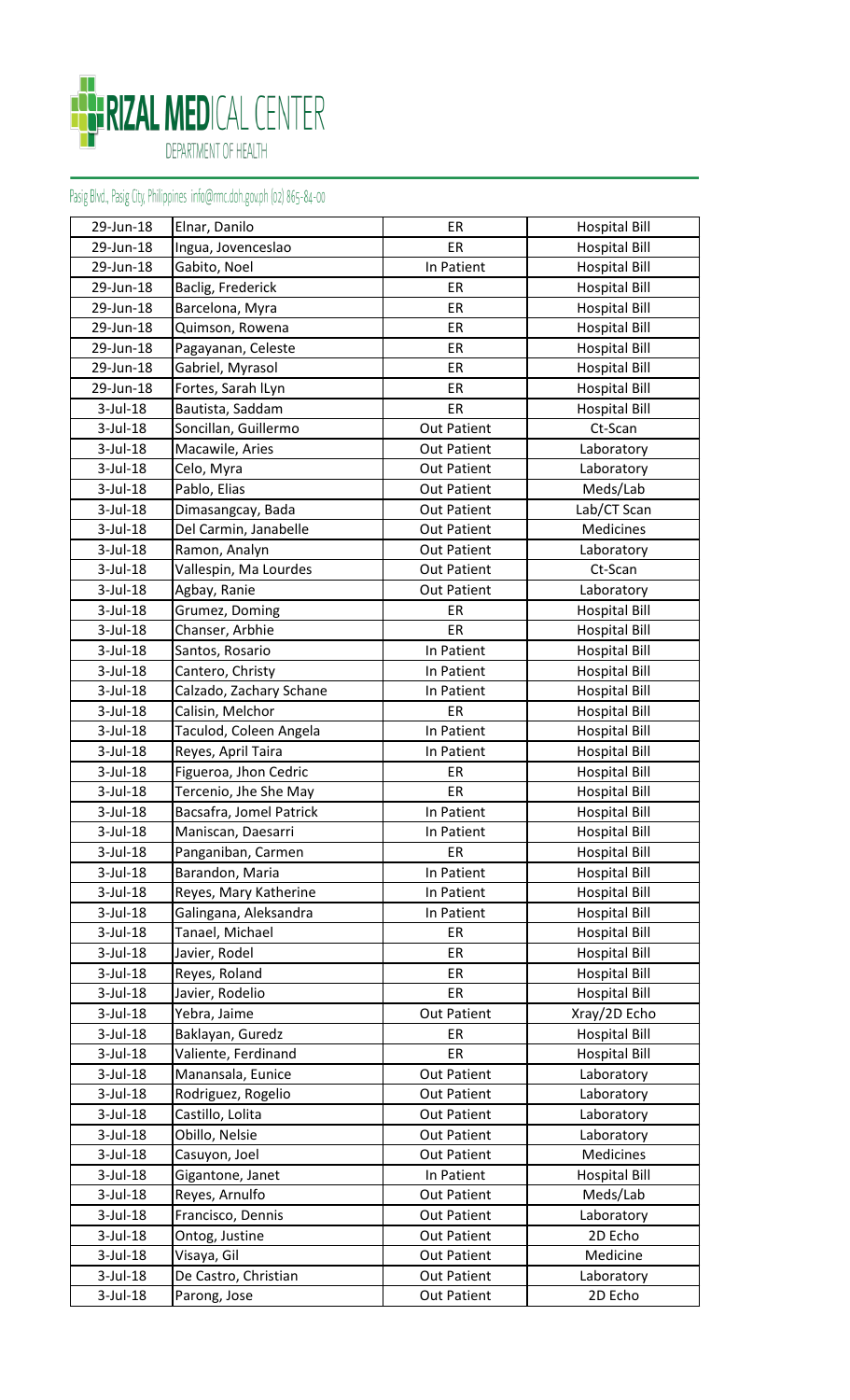

| $3$ -Jul-18 | Vidanes, Virgilio         | <b>Out Patient</b> | laboratory           |
|-------------|---------------------------|--------------------|----------------------|
| $3$ -Jul-18 | Rances, Arsenio           | <b>Out Patient</b> | Laboratory           |
| $3$ -Jul-18 | Rances, Generosa          | <b>Out Patient</b> | Lab/Meds/2D Echo     |
| $3$ -Jul-18 | Arandela, Beth            | <b>Out Patient</b> | Laboratory           |
| $3$ -Jul-18 | Navarro, Mario            | <b>Out Patient</b> | Ct-Scan              |
| $3$ -Jul-18 | Cadion, Jocelyn           | <b>Out Patient</b> | Laboratory           |
| $3$ -Jul-18 | Lingatong, Rufina         | <b>Out Patient</b> | Laboratory           |
| $3$ -Jul-18 | Agte, Luz Clarita         | In Patient         | <b>Hospital Bill</b> |
| $3$ -Jul-18 | Capistrano, Manuel        | <b>Out Patient</b> | <b>Medicines</b>     |
| $3$ -Jul-18 | Aban, Elisa               | In Patient         | <b>Hospital Bill</b> |
| $3$ -Jul-18 | Ison, Adelaida            | <b>Out Patient</b> | P.Therapy            |
| $3$ -Jul-18 | Globa, Divine             | In Patient         | <b>Hospital Bill</b> |
| $3$ -Jul-18 | Valenzuela, Danica        | In Patient         | <b>Hospital Bill</b> |
| $3$ -Jul-18 | Edma, Remegia             | <b>Out Patient</b> | Medicines            |
| $3$ -Jul-18 | Recario, Corazon          | <b>Out Patient</b> | Laboratory           |
| 4-Jul-18    | Francisco, Brhenn         | <b>Out Patient</b> | Laboratory           |
| 4-Jul-18    | Francisco, Crystal Derryl | <b>Out Patient</b> | 2D Echo              |
| 4-Jul-18    | Paguray, Apple Jean       | <b>Out Patient</b> | Laboratory           |
| 4-Jul-18    | Zaldivia, Giovannie       | <b>Out Patient</b> | PSA/CEA              |
| 4-Jul-18    | Ortega, Delia             | <b>Out Patient</b> | Laboratory           |
| $4$ -Jul-18 | Manalastas, Bonifacio     | <b>Out Patient</b> | CT Scan              |
| 4-Jul-18    | Castro, Federico          | <b>Out Patient</b> | Ct-Scan/Meds         |
| 4-Jul-18    | Dela cruz, Sonia          | <b>Out Patient</b> | Laboratory           |
| 4-Jul-18    | Alberto, Rolando          | <b>Out Patient</b> | Lab/ECG/Xray         |
| 4-Jul-18    | Galang, April             | ER                 | <b>Hospital Bill</b> |
| $4$ -Jul-18 | Oclarino, Gladys          | ER                 | <b>Hospital Bill</b> |
| $4$ -Jul-18 | Francisco, Vener          | ER                 | <b>Hospital Bill</b> |
| 4-Jul-18    | Allingag, Jaimalyn        | ER                 | <b>Hospital Bill</b> |
| 4-Jul-18    | Matibag, Eufrocina        | <b>Out Patient</b> | 2D Echo              |
| 4-Jul-18    | Arangues, Retchel         | In Patient         | <b>Hospital Bill</b> |
| 4-Jul-18    | Sto Domingo, Ronaldo      | <b>Out Patient</b> | CT Scan              |
| $4$ -Jul-18 | Dagami, Antonio           | ER                 | <b>Hospital Bill</b> |
| 4-Jul-18    | Bornidor, Shamela         | <b>Out Patient</b> | 2D Echo              |
| $4$ -Jul-18 | Magapi, Genalyn           | <b>Out Patient</b> | Laboratory           |
| 4-Jul-18    | Punsal, Amelia            | <b>Out Patient</b> | Laboratory           |
| 4-Jul-18    | Mulano, Edna              | <b>Out Patient</b> | Laboratory           |
| 4-Jul-18    | Flores, Marlon            | In Patient         | <b>Hospital Bill</b> |
| 4-Jul-18    | Lulo, Marae Franz         | <b>Out Patient</b> | 2D Echo              |
| 4-Jul-18    | Ramos, Robert             | <b>Out Patient</b> | 2D Echo              |
| 4-Jul-18    | Encomienda, Angelo        | <b>Out Patient</b> | 2D Echo              |
| 4-Jul-18    | Salapate, Rodolfo         | <b>Out Patient</b> | 2D Echo              |
| 4-Jul-18    | Roque, Arsenia            | <b>Out Patient</b> | Laboratory           |
| 4-Jul-18    | Labarientos, Zaijohn      | <b>Out Patient</b> | Laboratory           |
| 4-Jul-18    | Letada, Natividad         | <b>Out Patient</b> | Ct-Scan              |
| 4-Jul-18    | Parpan, Juanita           | ER                 | <b>Hospital Bill</b> |
| 4-Jul-18    | Bancud, Lucia             | <b>Out Patient</b> | Laboratory           |
| 4-Jul-18    | Ramon, Analyn             | <b>Out Patient</b> | <b>Hospital Bill</b> |
| 4-Jul-18    | Majaba, Carmencita        | <b>Out Patient</b> | Medicines            |
| 4-Jul-18    | Debigay, Mercy            | <b>Out Patient</b> | Laboratory           |
| $4$ -Jul-18 | Corpuz, Teresita          | Out Patient        | Laboratory           |
| 4-Jul-18    | Frialde, Natividad        | <b>Out Patient</b> | Laboratory           |
| 4-Jul-18    | Reynoso, Jacqueline       | <b>Out Patient</b> | Laboratory           |
| 4-Jul-18    | Almonte, Gerard JR        | <b>Out Patient</b> | Laboratory           |
| 4-Jul-18    | Avelino, Nenita           | <b>Out Patient</b> | Laboratory           |